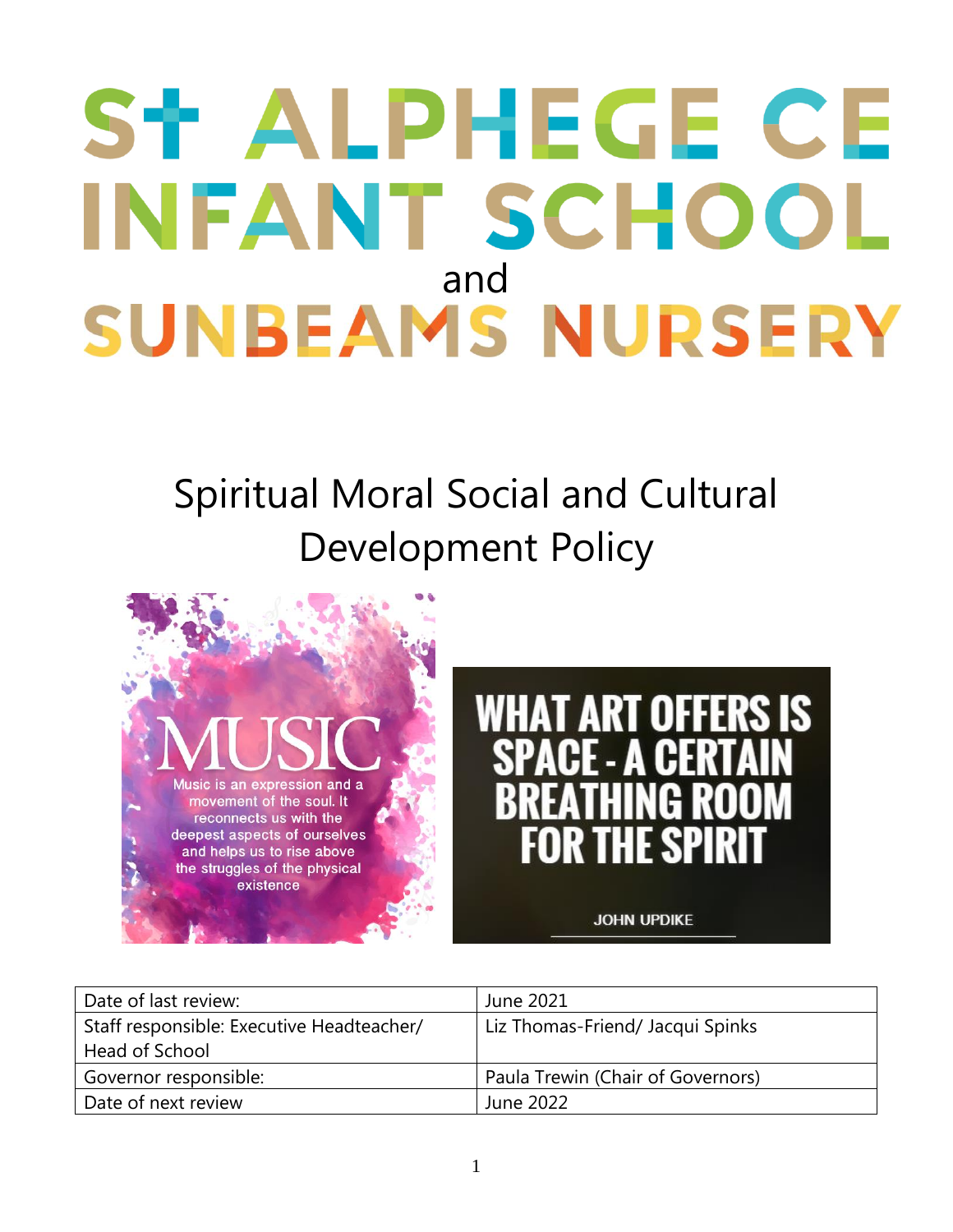### "Loved, Inspired, Shining."

Our vision is for:

- Each person to know they are loved as they are by God, flourishing and reaching their potential.
- All our families to live life in all its fullness, inspired to learn through a creative curriculum.
- Our school to "Shine like a star", bringing hope and courage to our community.

#### Aims:

At St. Alphege CE Infant School and Sunbeams Nursery, we want our pupils to be successful, confident learners and responsible citizens. We recognise the importance of both the academic and personal development and well- being of every child in our school. This includes recognising the importance of providing a range of opportunities for our pupils to respond to and support their spiritual, moral, social and cultural developments with an understanding and an overview of the Every Child Matters agenda.

Spiritual, Moral, Social and Cultural development (SMSC) is outlined below as four separate dimensions, however, we are aware of the overlap between each area.

#### Spiritual development

Spirituality is a very personal experience. It differs from person to person and often spirituality changes within people during their lifetime. At St Alphege CE Infant School, we recognise that spirituality is not the same as having a religion or faith; a person can be spiritual without having a particular faith.

We have reflected upon different definitions of spirituality:

"Spirituality is not something we can see; it is something we feel inside ourselves. It is about awe and wonder, asking questions, inspiration and being aware of something 'bigger' outside of ourselves."

"Our inner self is where we can find resources within that come from <sup>a</sup> greater source i.e God. Our soul."

As an infant school it is important that we use age appropriate language to define spirituality, so when talking to our children we will refer to:

- A sense of awe and wonder
- Care for nature and living things
- Wanting to love and to be loved by people

These are defined in more detail later in this policy.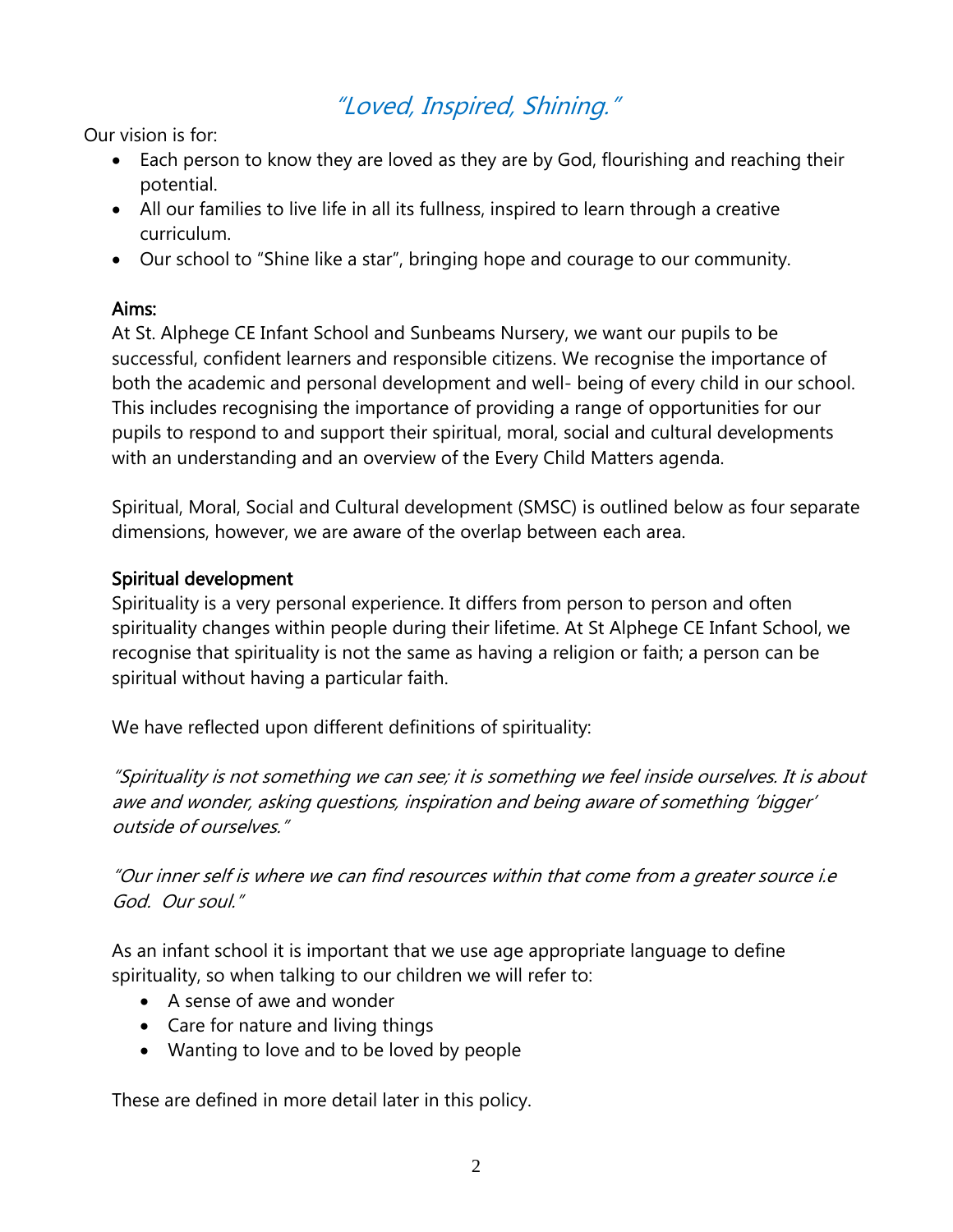Spiritual development enables people to look within themselves at their human relationships, at the wider world. As a church school we include Christian Spiritual practices including, prayer, worship, celebration of festivals and reading/reflection on the Bible within Collective Worship, RE and the wider curriculum.

We are committed to:

- celebrating the religious and non-religious beliefs and values that our pupils bring as part of their family/culture heritage and to building an awareness of and respect for others' spiritual and religious beliefs
- fostering common human values and building spiritual capacities to promote selfworth, self-esteem and a valuing of others
- helping our pupils to come to an understanding of themselves as unique individuals and encouraging them to reflect on ultimate questions
- developing our pupils' curiosity, imagination, creativity and promoting a sense of awe and wonder.

Moral development:

We teach our children to recognise what is right and wrong and act on this accordingly.

We are committed to encouraging pupils to:

- be truthful and honest
- respect the rights and property of others, their opinions and customs, even when they are different from our own
- help others
- solve differences of opinion in non-violent ways

St Alphege CE Infant School and Sunbeams Nursery we will not tolerate any form of bullying, cruelty, dishonesty, violence or discrimination from anyone within our school community.

#### Social development:

We support our children to develop an understanding of their rights and responsibilities, of living in a community and of being a "responsible citizen". We uphold the United Nations Convention on the Rights of the Child and actively promote this with our children. We strongly believe that "Rights" are things every child should have or be able to do and that all children have the same rights. All the rights are connected to each other, and all are equally important, having been agreed by nearly every country. Sometimes, we have to think about rights in terms of what is the best for children in a situation, and what is critical to life and protection from harm. We teach our children that as they grow, they have more responsibility to make choices and exercise their rights.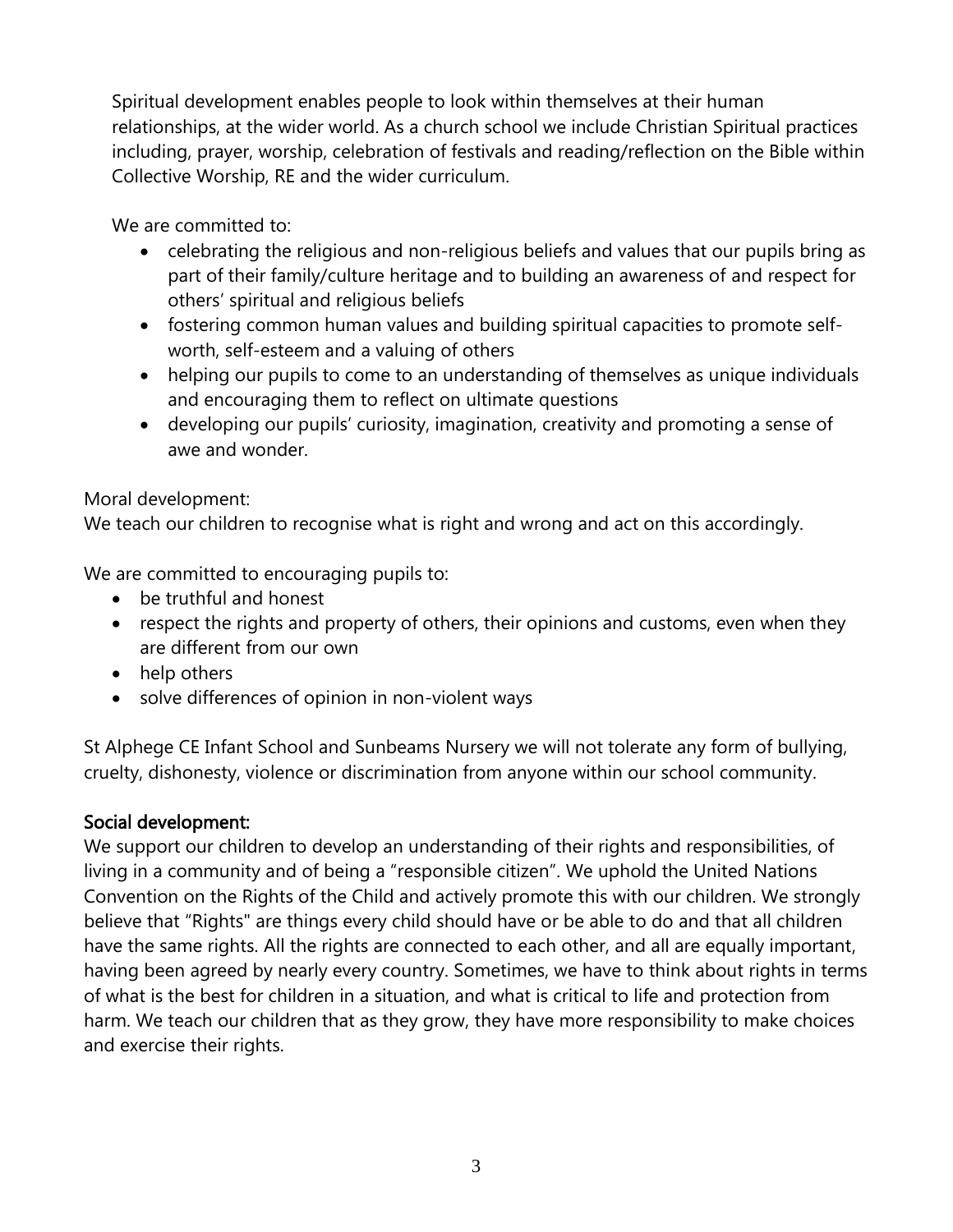We are committed to:

- fostering the skills and qualities of team building through the development of selfconfidence, co-operation, sensitivity to others, reliability, initiative and understanding
- providing an environment where pupils can take responsibility for themselves and others in school and the wider society

We also use the social and emotional aspects of learning to support our pupils' social development.

#### Cultural development:

We are committed to ensuring our children have the knowledge and understanding of others' cultural traditions and this is woven into all areas of our creative curriculum.

We value and celebrate the cultural diversity within our school, our community, our society and the world by:

- promoting an appreciation of our own cultural tradition/s and encouraging an appreciation of other peoples' cultural traditions
- celebrating the richness of culture and tradition.

In light of this we will ensure that the SMSC development of our pupils is promoted across the curriculum and in the wider life of the school by:

- providing an appropriate range of effective teaching and learning strategies that enable pupils to reflect on and respond to the issues of SMSC importance and concern
- maintain a positive climate in school in which all are valued, respected and encouraged to make a positive contribution
- ensuring that teachers plan for and respond to opportunities to develop SMSC development and to ensure subject leaders have an understanding of SMSC education in their subject
- recognising the importance of our collective worship programme in supporting and encouraging SMSC development
- reviewing the effectiveness and impact of our policy and practice as part of our cycle of school development.

#### Awe and Wonder

Children are born inquisitive, and it is our duty to nurture this natural curiosity and guide them towards looking at the world and noticing, with awe and wonder, the natural and man-made delights all around us.

We want to encourage them to ask 'big questions' about life, religion, nature, science and any other area of fascination. Our School has been awarded the Green Schools Award, which is fundamental to our curriculum and the importance we place on caring for our world.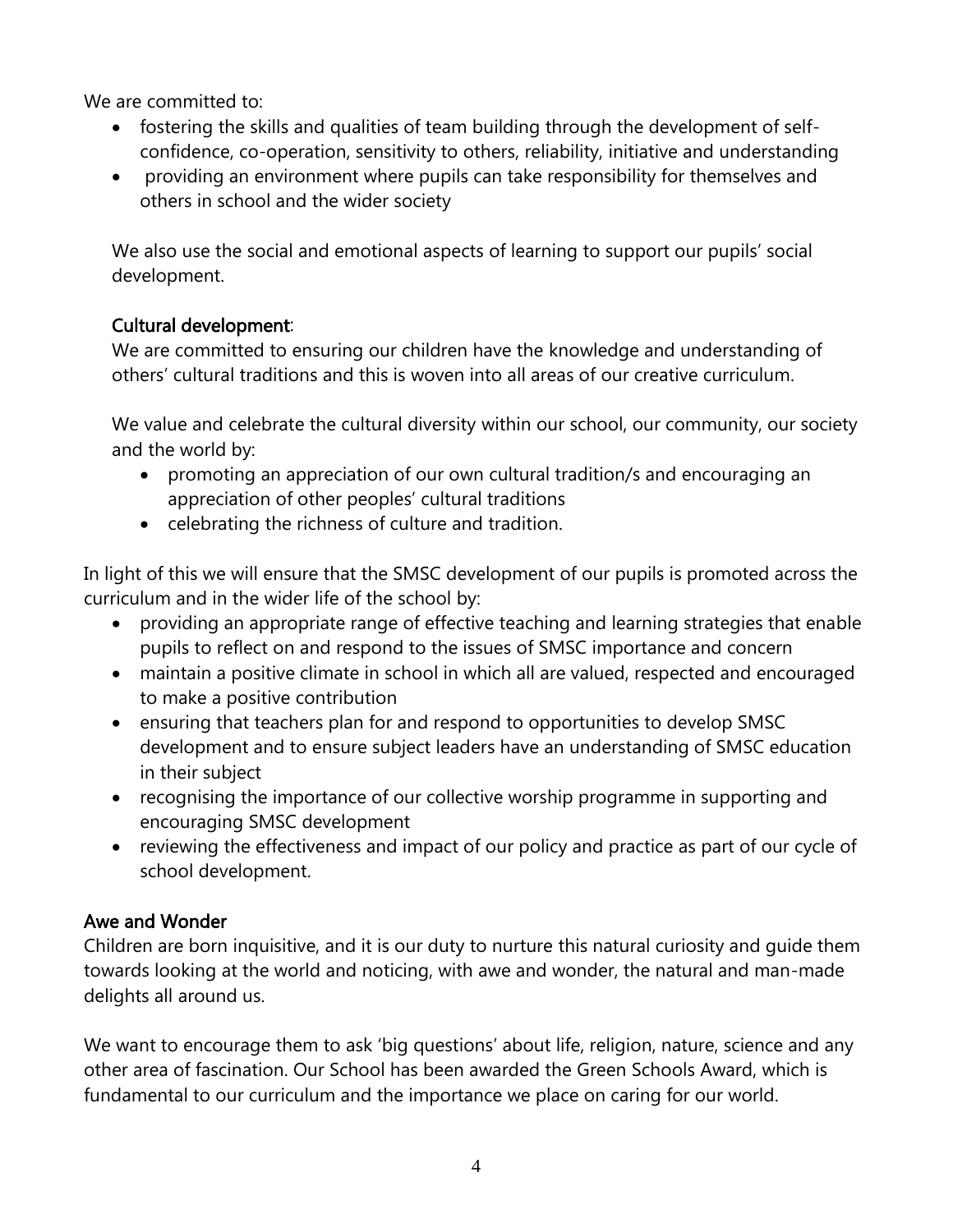We teach our children to ask challenging questions and explore the importance of reflecting on the world around us. We take time to lie in the grass and explore the skies above. We listen to the waves at the beach and explore nature in the local countryside.

#### Caring for Nature and Living Things

We provide many opportunities for children to learn about nature and the role they play in protecting our world. As a Church School, this is especially important. We have strong systems of school council, TED teams and a very active Eco Club. These groups enable our children to have a voice and ownership of the world around them.

Through science and topic work, children learn about the world and how they can care for living things. Our School has been awarded the Green Schools Champion Award. We are leading campaigners in our local community around issues of social action and courageous advocacy, and have led campaigns about recycling and plastic usage.

#### Love

We are a very caring school and have love as one of our school values, we pride ourselves on our ethos of family. Our vision is underpinned by love and the knowledge that we are all loved by God. Through our Christian Values, we teach children to care for friends, family and the community. Indeed, our curriculum enables learning about those we love and who love us. The St Alphege Curriculum is bespoke to the needs of our community, it provides rich and relevant learning. We hold regular events in school to celebrate the special people in our children's lives.

#### How is Spirituality Nurtured?

At St Alphege we offer endless opportunities for all children and members of the school community to explore spirituality. As a Church of England school this often reflects our distinctively Christian character.

Children's spiritual development is fostered through all aspects of our provision. It is about the relationships and the values that we consider to be important, as well as the development of knowledge, concepts, skills and attitudes. We give children opportunities to:

- Express personal beliefs and compare views with others, sharing feelings and opinions through discussions and stories.
- Begin to develop their own system of beliefs which may or may not include religious beliefs.
- Experience a love of learning through rewarding their enthusiasm and by encouraging exploratory play and learning.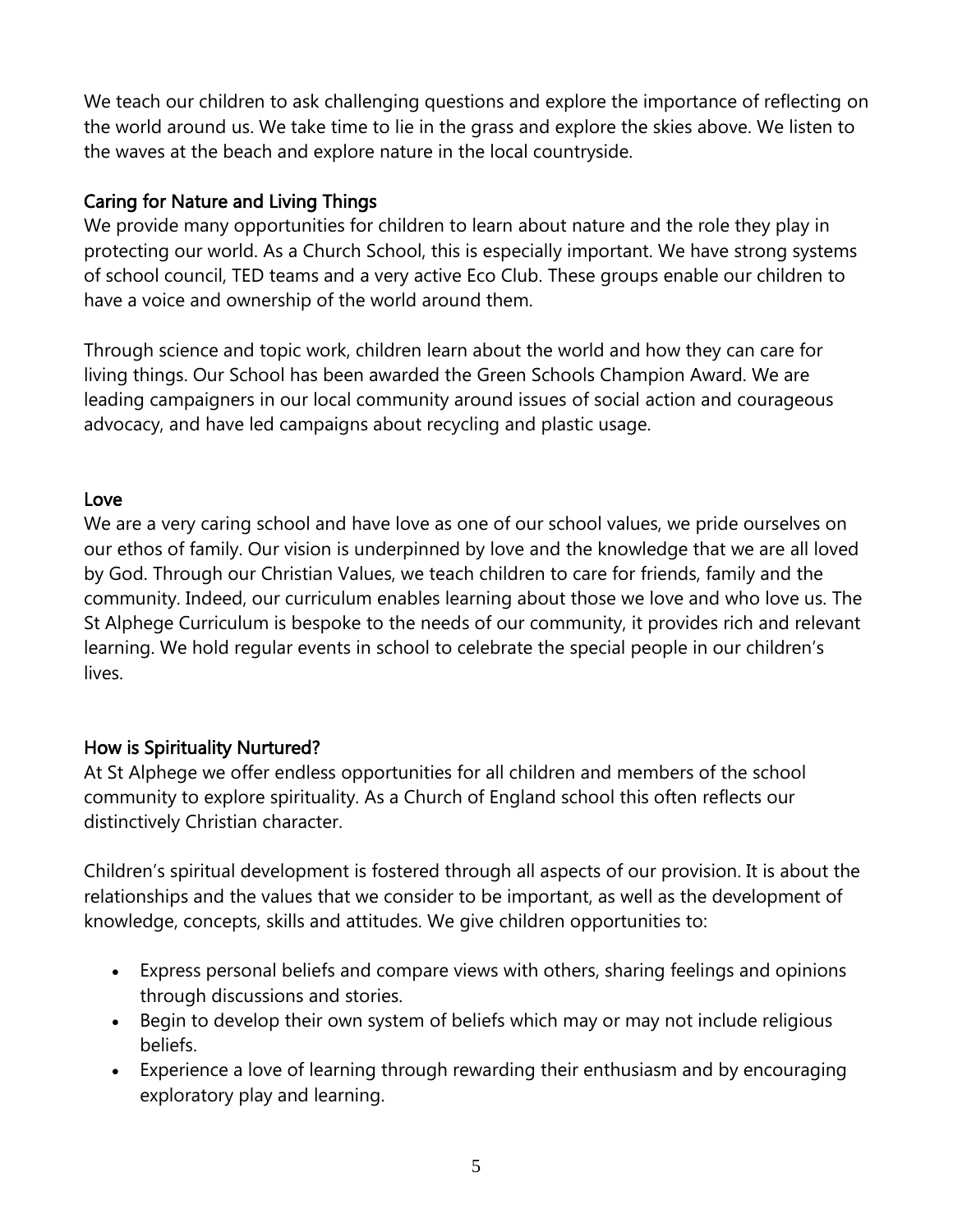- Reflect upon the world around them and show a sense of awe and wonder towards aspects of the natural world or human achievement.
- Reflect on the situations of others through role play, stories.
- Experience a range of stories, music, art, drama and dance

#### What is the Role of the School Community?

In school we give opportunities for reflection in lessons and collective worship, children develop an understanding of looking back and reflecting on what they have experienced. This may take the form of looking back and taking from the past, from a Bible story, from a picture/icon/view/learning experience. The focus is to help us in our lives today and tomorrow. All members of the school community have a responsibility for helping to nurture children's spiritual development.

#### School staff can do this through:

- Establishing and maintaining a partnership between pupils, parents and staff; recognising and respecting the faith background of the children and their families;
- Taking part in, and supporting, collective acts of worship;
- Being good role models in their conduct towards other members of the community;
- Promoting an attitude of respect for other people and for others' views;
- Nurturing consideration for and generosity towards others.
- Drawing on the experiences of pupils and their families during religious education lessons and beyond;
- Recognising and being constantly aware of the needs and backgrounds of each individual pupil;
- Being willing to develop their own knowledge and understanding of the Christian faith and the faiths of others;
- Having a positive attitude to the value of spiritual education.

Children can do this through:

- Taking an active part in acts of collective worship;
- Participating in activities which promote the skills allowing them to engage in examination of and reflection upon religious belief and practice;
- Conducting themselves towards others considerately, in line with the code of conduct;
- Respecting the views and beliefs of others.

Parents can help through:

- Adopting a positive attitude to the value of spiritual education;
- Supporting the school's Christian ethos and acts of community worship such as assemblies and church services;
- Respecting the views and beliefs of others.
- At St Alphege we embrace the importance of the Arts and use this as a vehicle to enable deeper thinking. By being spiritual we are exploring beliefs and our experiences; we